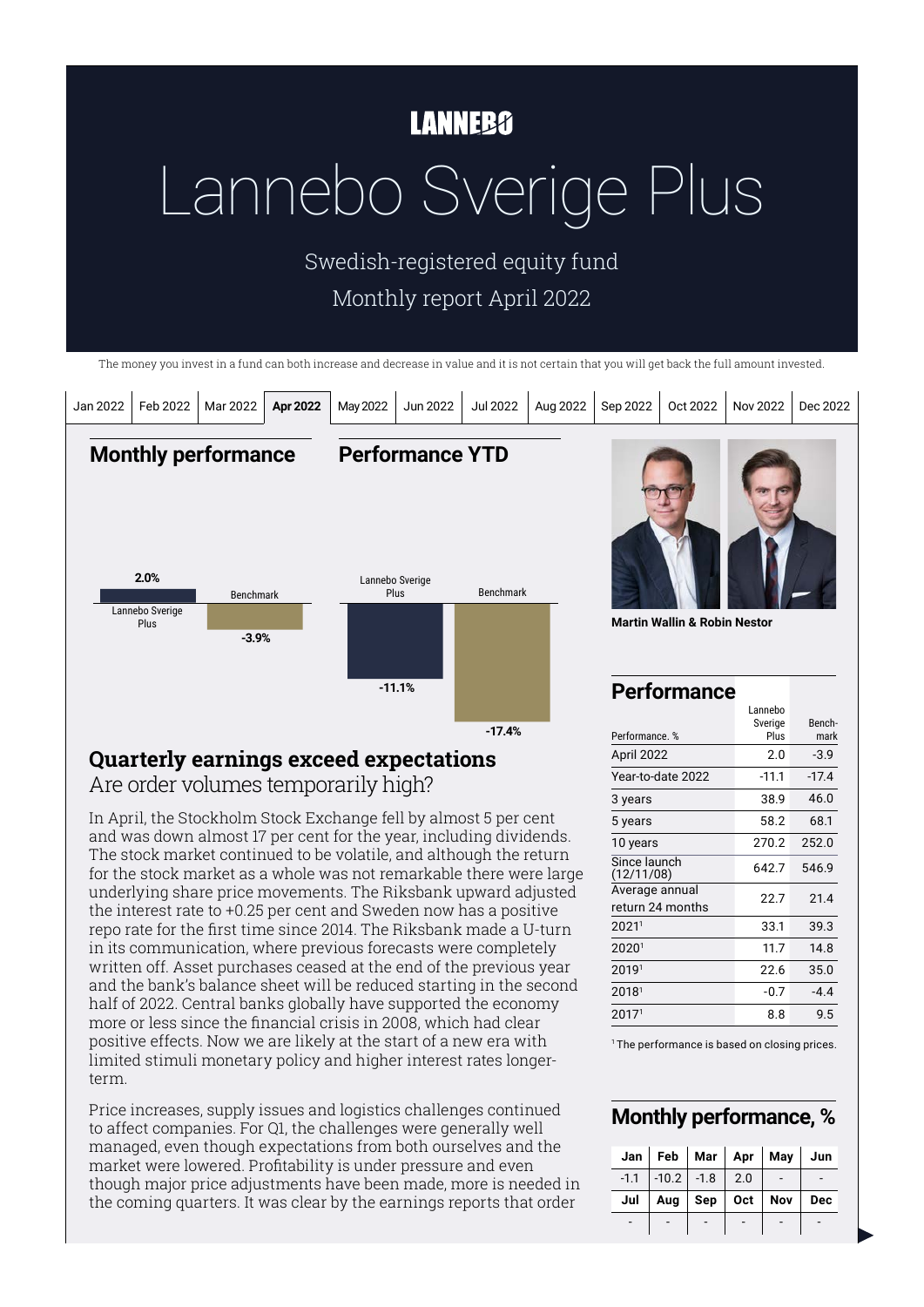intake was high and for most companies it was difficult to convert parts of the order book to revenue. The accuracy of the order intake should also be taken with limited optimism as there are likely customers who continue to place larger than necessary orders, while at the same time some customers are placing orders earlier than required to avoid future price increases.

The holdings in Essity and Handelsbanken developed better than the market as a whole with share price increases of 17 and 15 per cent, respectively. Profitability in Essity was weighed down by large cost increases while price increases to customers lagged. As a result, the operating margin was pressured downward considerably, particularly in the last two quarters when cost headwinds for raw materials, energy and transportation reduced margins by 10.4 and 12.1 percentage points, respectively. For Q1, a clear price increase effect could be seen, but more is needed. In a scenario with relatively permanent cost levels, price increases of around 20 per cent for certain parts are required for the company to return to historical profitability levels.

Handelsbanken (SHB), together with other banks, reported positive Q1 earnings results. SHB revenues grew more than costs and net interest income rose on both higher volumes and better margins. Previous interest rate hikes by the central banks in England and Norway contributed to the improvement in margins. Now that the Riksbank is initiating a period of higher repo rates, the banks' lending rates will follow suit likely leading to profit growth for the Swedish banks. The divestment of the Finnish and Danish operations is still ongoing.

Ericsson and Millicom developed poorly in April, decreasing by 8 and 7 per cent, respectively. Ericsson's earnings missed market expectations, where a larger postponed software contract, together with higher costs, negatively affected earnings. Software sales are expected to be booked during the current quarter, while investments for the future will continue to imply higher costs generally, particularly for the Digital Services business area. Digital Services is in the midst of a product portfolio shift where new products, which are growing satisfactorily, have not yet compensated for those being phased out. The business area will continue to show losses in 2022. Ericsson's valuation is low, even when accounting for the US authorities' significant fines or penalties levied on the company.

Millicom reported a stable first quarter. Sales increased by almost 5 per cent, while the operating profit, before depreciation and write-downs, was unchanged compared to the corresponding quarter last year. Millicom's longer-term planning is proceeding according to plan and current investments contribute to continued good customer growth for both private mobile subscriptions and broadband services. Cash flow was lower than expected, but varies between quarters depending on investment level. The new share issue, which is a consequence of the acquisition of the minority interest in Guatemala, is now planned and should be completed prior the end of Q2.



2

#### **10 largest holdings**

| Holding                   |  | % of the fund |
|---------------------------|--|---------------|
| Trelleborg B              |  | 7.3           |
| SKF B                     |  | 6.3           |
| Nokia FUR                 |  | 6.1           |
| Ericsson B                |  | 5.4           |
| Swedbank A                |  | 5.2           |
| Electrolux B              |  | 5.1           |
| Nordea                    |  | 4.7           |
| Essity B                  |  | 4.7           |
| Handelsbanken A           |  | 4.7           |
| Millicom SDB              |  | 4.6           |
| Total 10 largest holdings |  | 54.0          |
| Cash                      |  | 2.9           |
| Total number of holdings  |  | 30            |

#### **Major changes during the month**

Buy Nordea **SOBI SKF** Sell **Industrivärden** SSAB Securitas